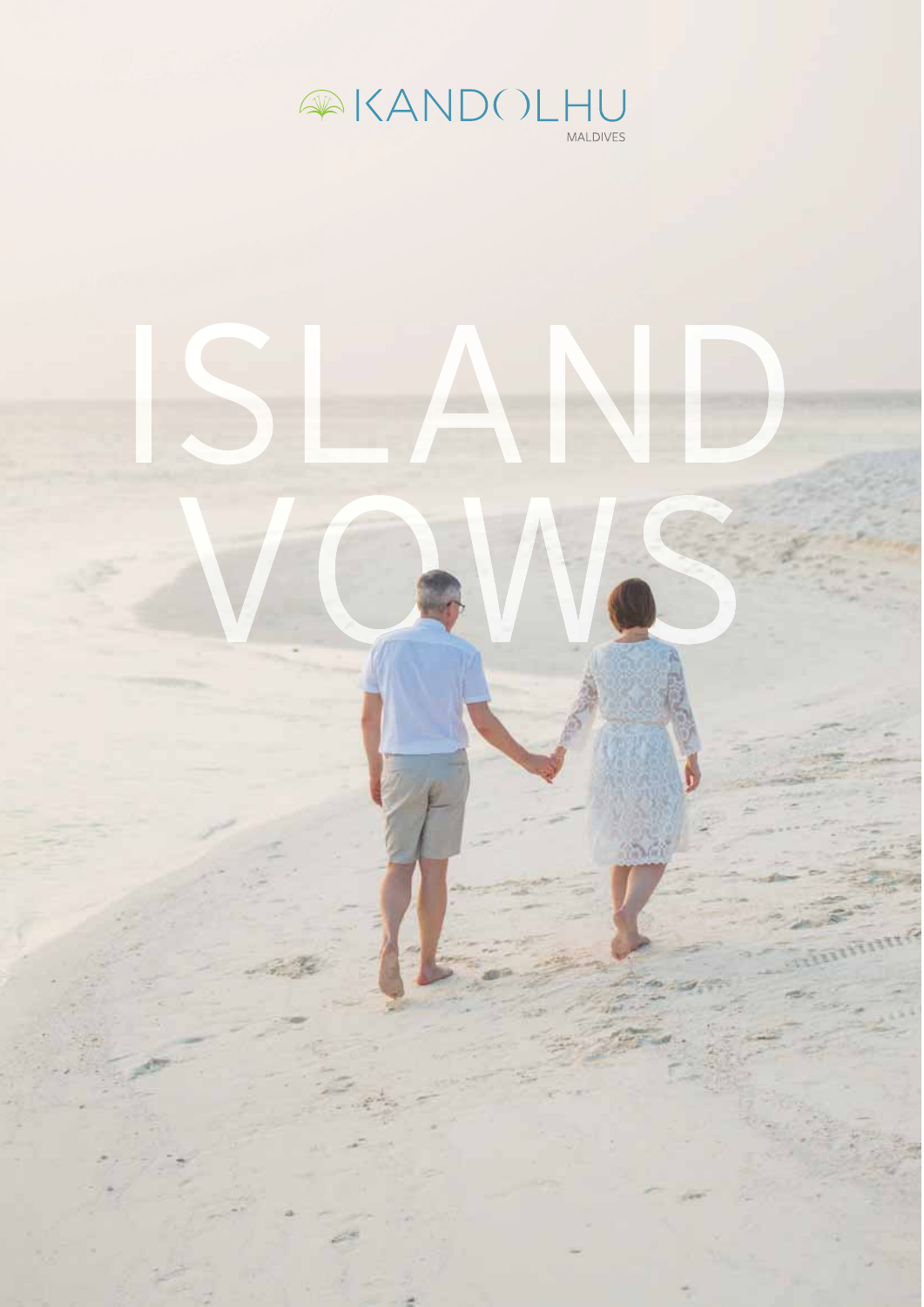### Celebrate Romance

When it comes to a beautiful setting, very few other locations can come close to Kandolhu Maldives. This tiny emerald gem, surrounded by white beaches is a perfectly formed island, even by Maldivian standards. Kandolhu offers its guests a bespoke Island Vows services set on a secluded stretch of the beach of your choice.

All you will have to do is decide on the date, and the islanders will do the rest to ensure that your special day is tailored to your liking to make it the perfect day that you always dreamt about.

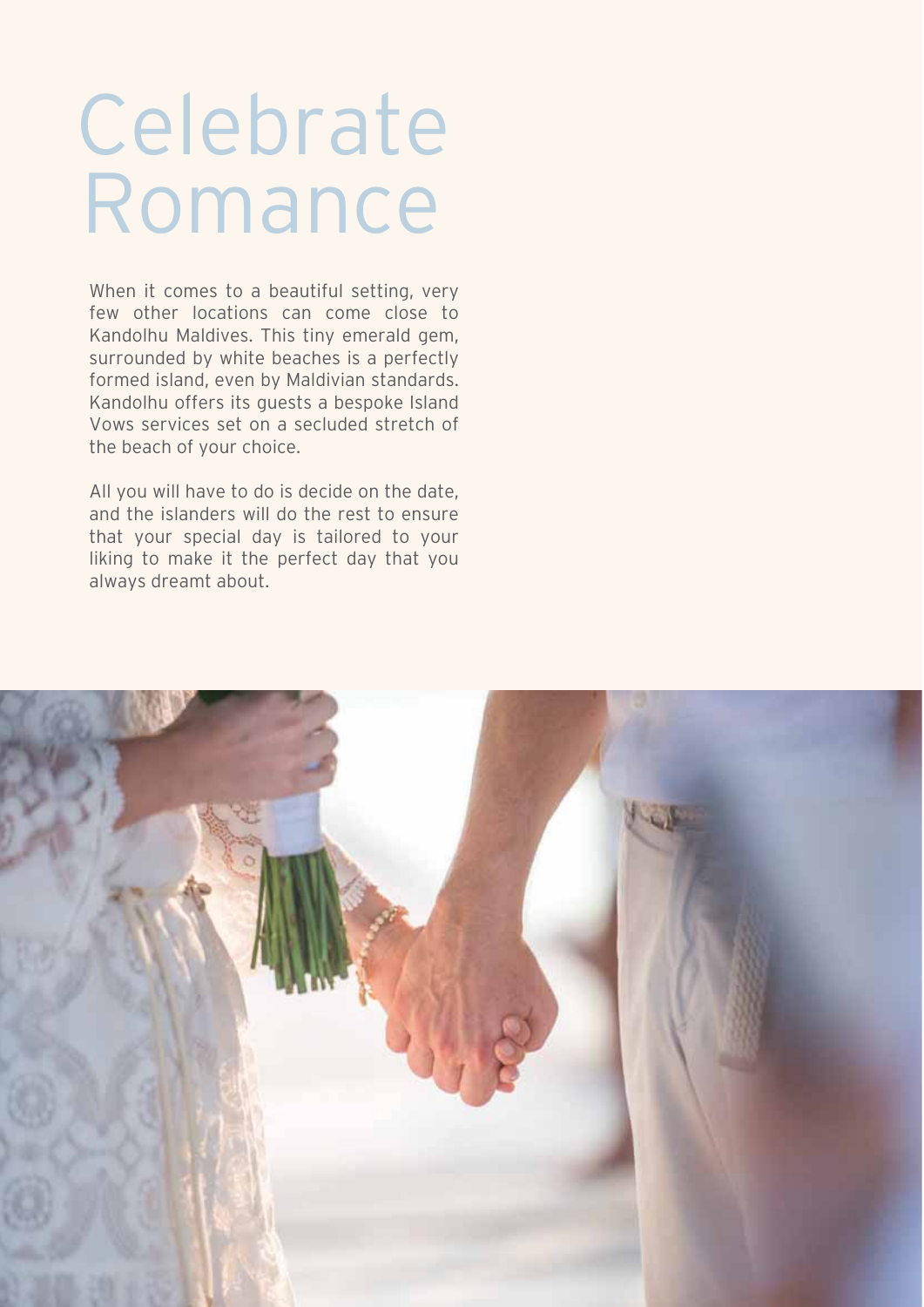# The Vows

On arrival to your villa, you will find a tray of homemade gourmet chocolates and a bottle of Champagne to celebrate your arrival to our patch of paradise. During the days leading up to your special day, several indulgences are offered, yours to pick and choose from to create your perfect day.

On the day of your ceremony, the bridesmaid will collect the bride from the villa and escort her to the preparation room. Once the groom is ready in his attire, the best man will pick him up and escort him to the venue, where he waits with him for the arrival of his bride. When the bride is finally ready for the day, the troupe of drummers escort her to the venue where she finds her groom waiting.

Together they walk hand in hand towards the Master of Ceremony to begin the rest of their lives united.

The ceremony begins with the exchange of vows and rings. The celebrations carry on with the cutting of the wedding cake and flowing champagne.



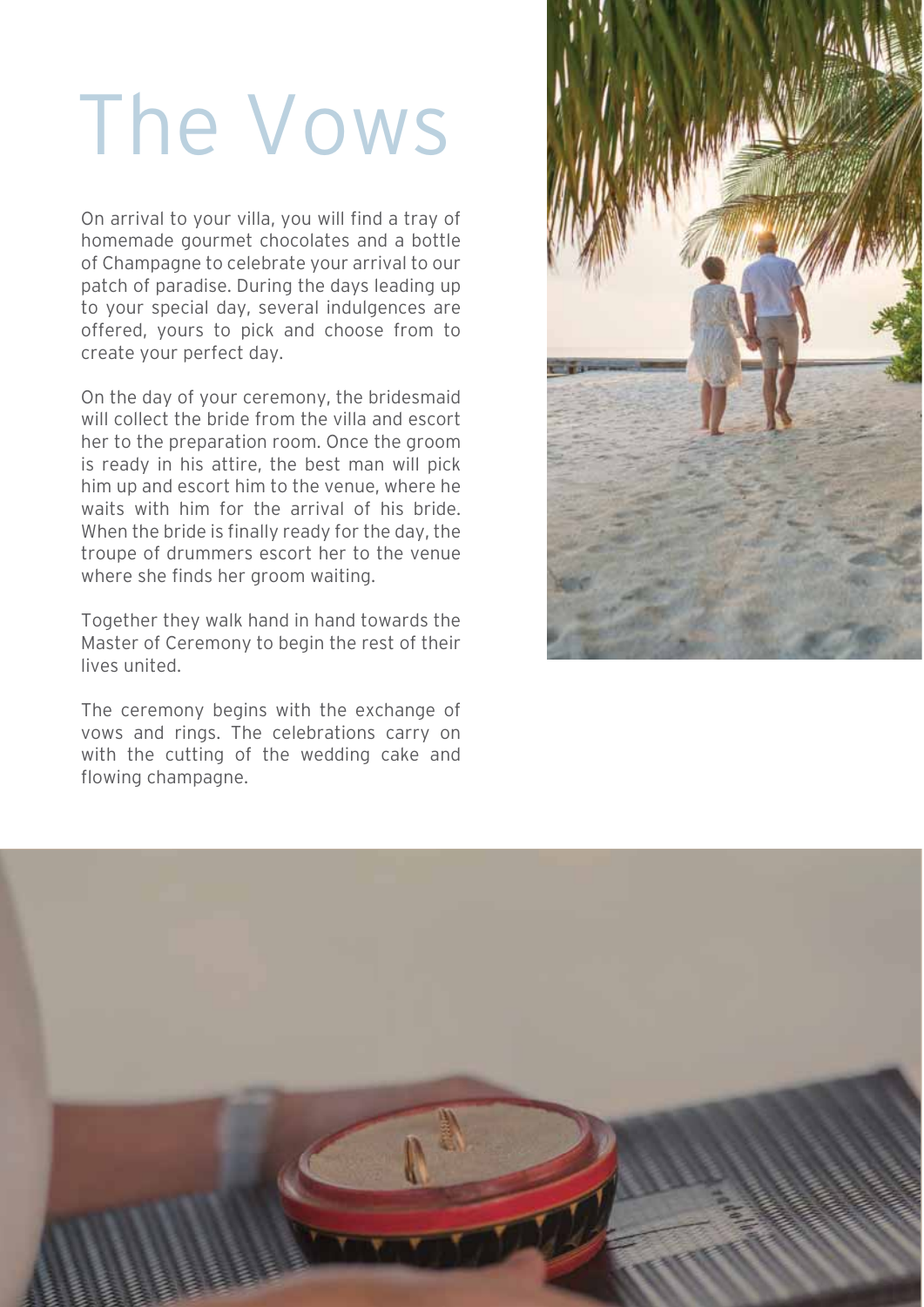

### Package Includes

Wedding Co-ordinator for the Ceremony

Bed Decoration, Homemade Gourmet Chocolates & Champagne in villa on arrival

Decorated Venue with Palm Arches and Tropical Flower arrangements

Renewal of Vow party including Master of Ceremony and Local Drummers

Celebration Cake & a bottle of Champagne

Tropical Bouquet for Bride and Buttonhole for the Groom

A Printed Certificate and Traditional Maldivian Gift

#### Price US\$ 1500

Subject to 10% service charge and 12% GST.

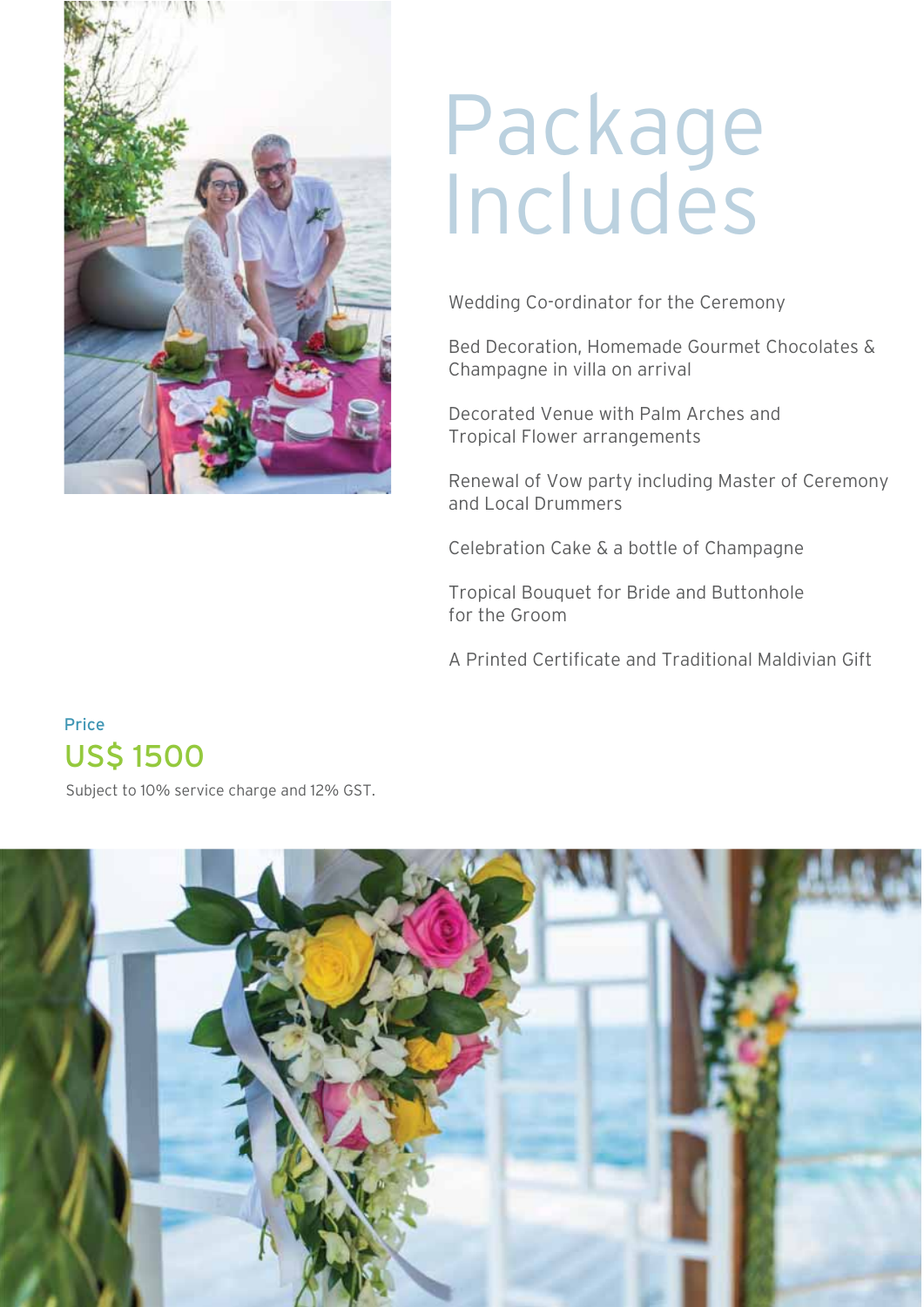### A few special touches

To make your stay and day even more special, we offer the following special touches which can be booked to enhance your renewal of vows.

### From the Varu Spa

#### His & Hers Spa Package US\$ 495 for two

Pearl of the Sea – a 120-minute experience starting with a Luscious Salt Glow scrub to hydrate skin and restore luster, a full body massage and choice of facial. The results – a sense of total relaxation and glowing skin, ready for your Renewal of Vows photo shoot!

Organic Hand Ritual & Manicure – more than just a manicure, a 90-minute treatment designed to nourish, recondition, and refine your hands, leaving them in the perfect condition for the exchanging of rings! Color can be added on request.

The Finale - enjoy a glass of champagne and fruit platter in your private relaxation area, to help celebrate your special day!

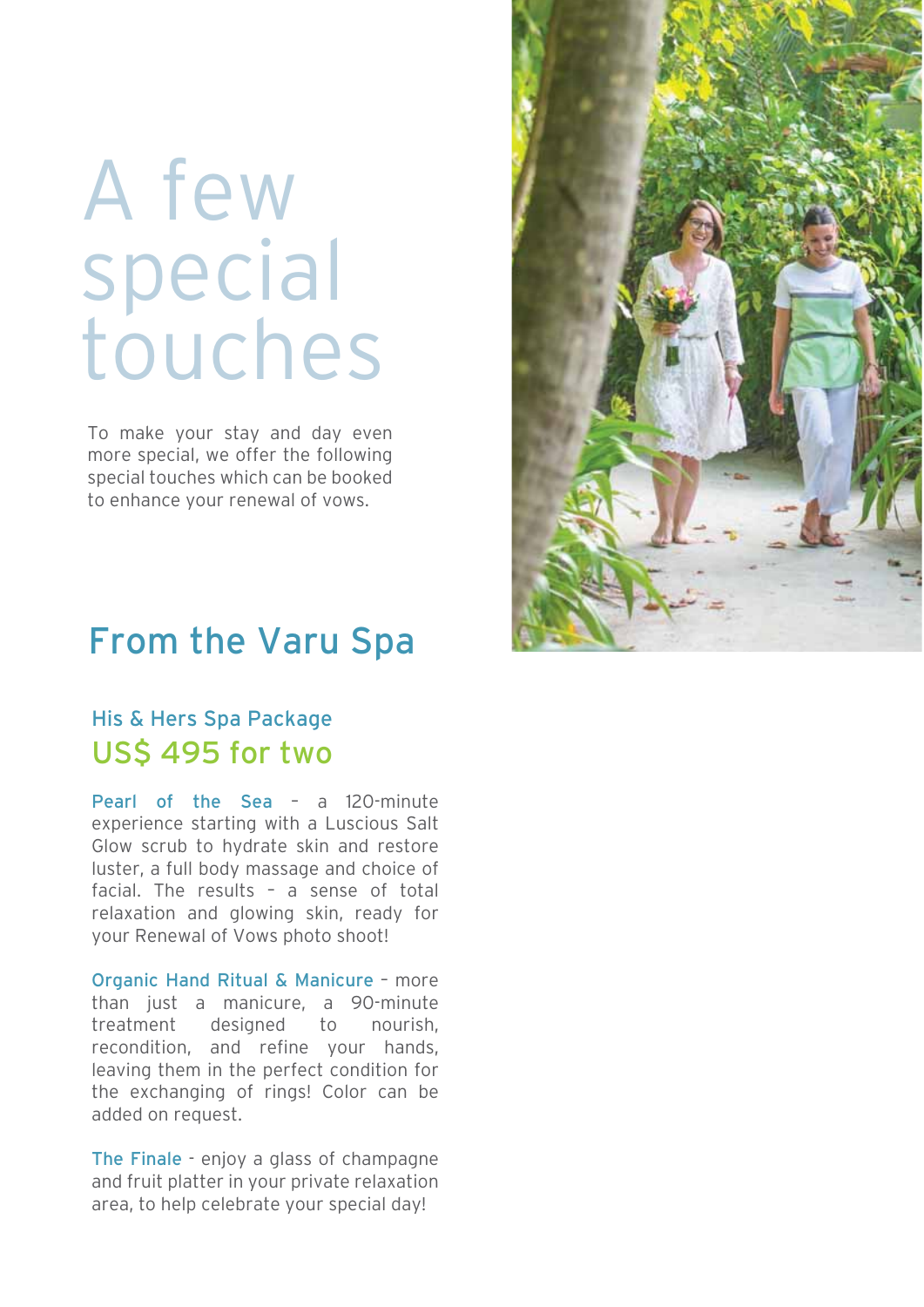### Ceremonial Add-Ons

#### Photography & Videography

- Digital video coverage of the ceremony from US\$ 900\*
- Professional photographer from US\$ 600\*

#### Wining & Dining

- Tailored 6 Course Degustation Candlelit Dinner (including private consultation with the Chef)
	- Served on the Beach US\$149 per person
	- Served by your Villa US\$199 per person
	- Served on our Moonlight Jetty US\$249 per person
- Candlelit Dinner for Wedding Party rates on request
- Canapes following the ceremony: US\$40 per person
- Beverages: according to selection and meal plan
- Champagne Breakfast in Bed the next day: US\$75 per person

Items indicated with \*maybe subject to price changes. All above prices are subject to 10% service charge and 12% GST.